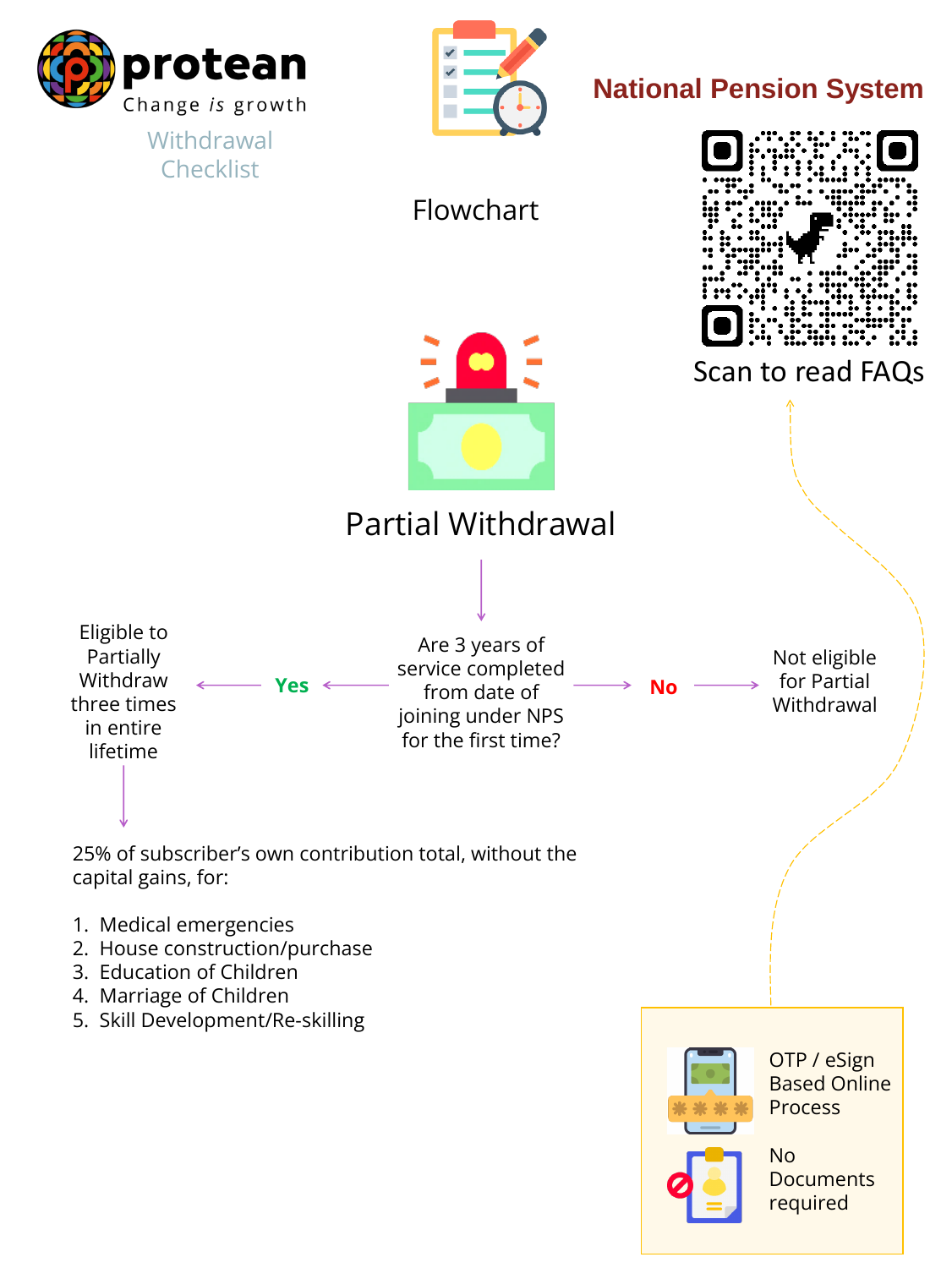

### **Withdrawal Checklist**



### **National Pension System**



Superannuation (Retirement from Service)

> Value of total NPS holdings is **less than or equal to Rs. 5 lakhs** as **on date of initiation exit request**

Value of total NPS holdings is **greater than Rs. 5 lakhs** as on date **of initiation exit request**

> 100% of NPS corpus can be withdrawn lumpsum



Minimum 40% of NPS corpus to be annuitized

Maximum 60% of NPS corpus can be withdrawn lumpsum

Scan to read FAQs

Flowchart



No Documents required to be submitted to CRA if Subscriber initiates the request through digital signature (OTP/eSign)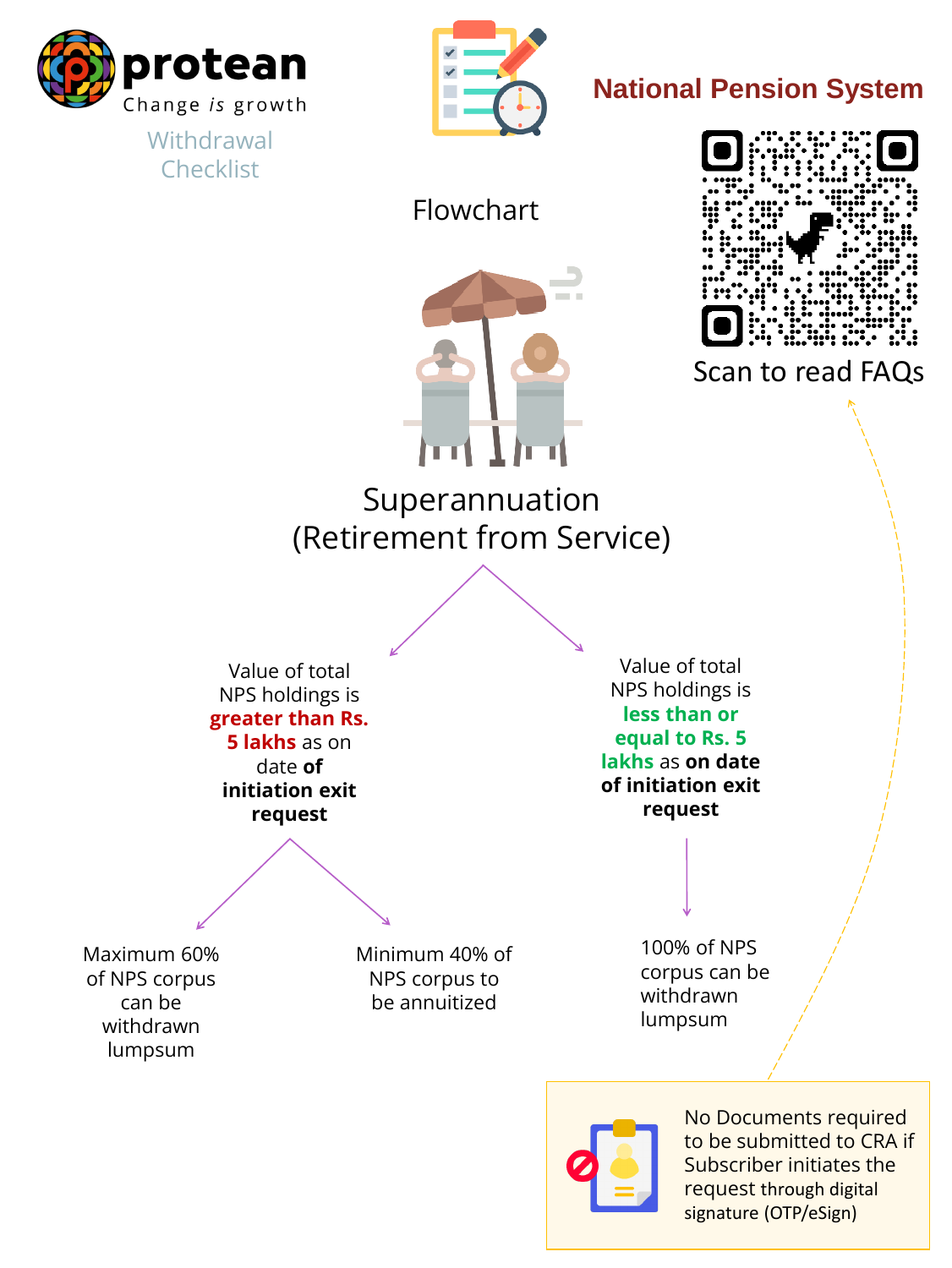

### **Withdrawal Checklist**



**National Pension System**



Value of total NPS holdings is **less than or equal to Rs. 2.5 lakhs** as **of initiation exit request**

Value of total NPS holdings is **greater than Rs. 2.5 lakhs** as on date **of initiation exit request**

> 100% of NPS corpus can be withdrawn lumpsum



Minimum 80% of NPS corpus to be annuitized

Maximum 20% of NPS corpus can be withdrawn lumpsum

Premature Exit (Resignation / Voluntary / Dismissal etc)

Scan to read FAQs

Flowchart



No Documents required to be submitted to CRA if Subscriber initiates the request through digital signature (OTP/eSign)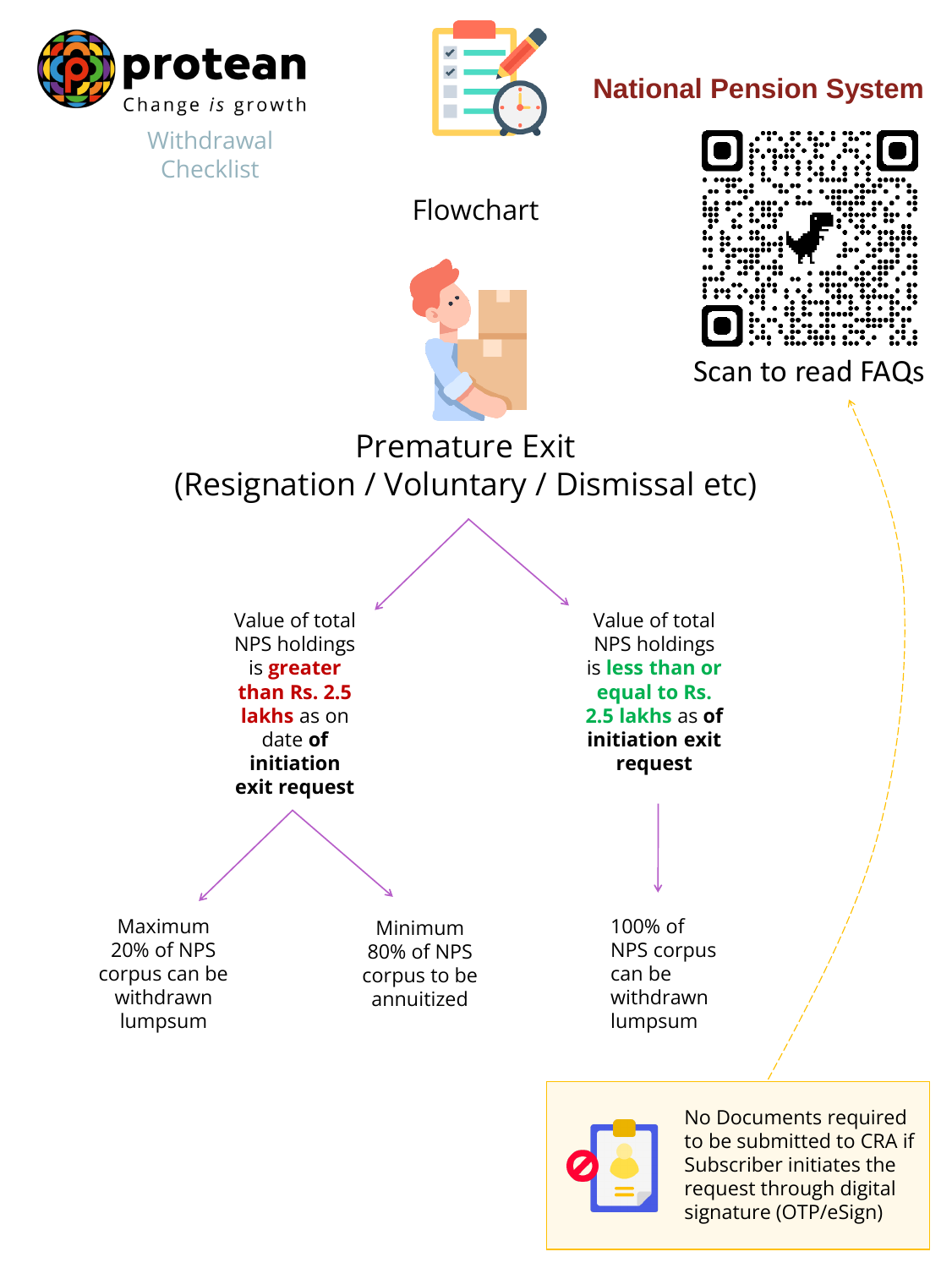

**CRA** 

**Withdrawal Checklist** 

**Documents** 

## **National Pension System**

Flowchart

Death

Value of total NPS holdings is **less than or equal to Rs. 5 lakhs** as on date of death

Value of total NPS holdings is **greater than Rs. 5 lakhs** as on date of death

100% of NPS corpus can be withdrawn lumpsum by Nominee or Legal heir as per case

Minimum 80%

of NPS corpus to be annuitized as under:

Maximum 20% of NPS corpus can be withdrawn lumpsum by Nominee or Legal Heir Check if Family

Pension is

**No** ← applicable and → Yes

requested by

claimants

Proceed with Family Pension withdrawal processing whereby entire corpus is returned to State Govt except Voluntary Contribution which is returned to Subscriber's Nominees

- 1. Spouse of subscriber to receive annuity
- 2. If no Spouse, living dependent Mother to receive annuity
- 3. If no living dependent mother, living dependent father to receive annuity
- 4. If none of above, surviving children to receive lump sum amount meant for Annuity
- 5. If none of the above, legal heirs to receive lump sum amount meant for Annuity
- 6. If Spouse is not there/not alive and Father and Mother of the Subscriber are non-dependent, 100% corpus would be given to surviving children and in absence of surviving children, to legal heir.



required to be

submitted to